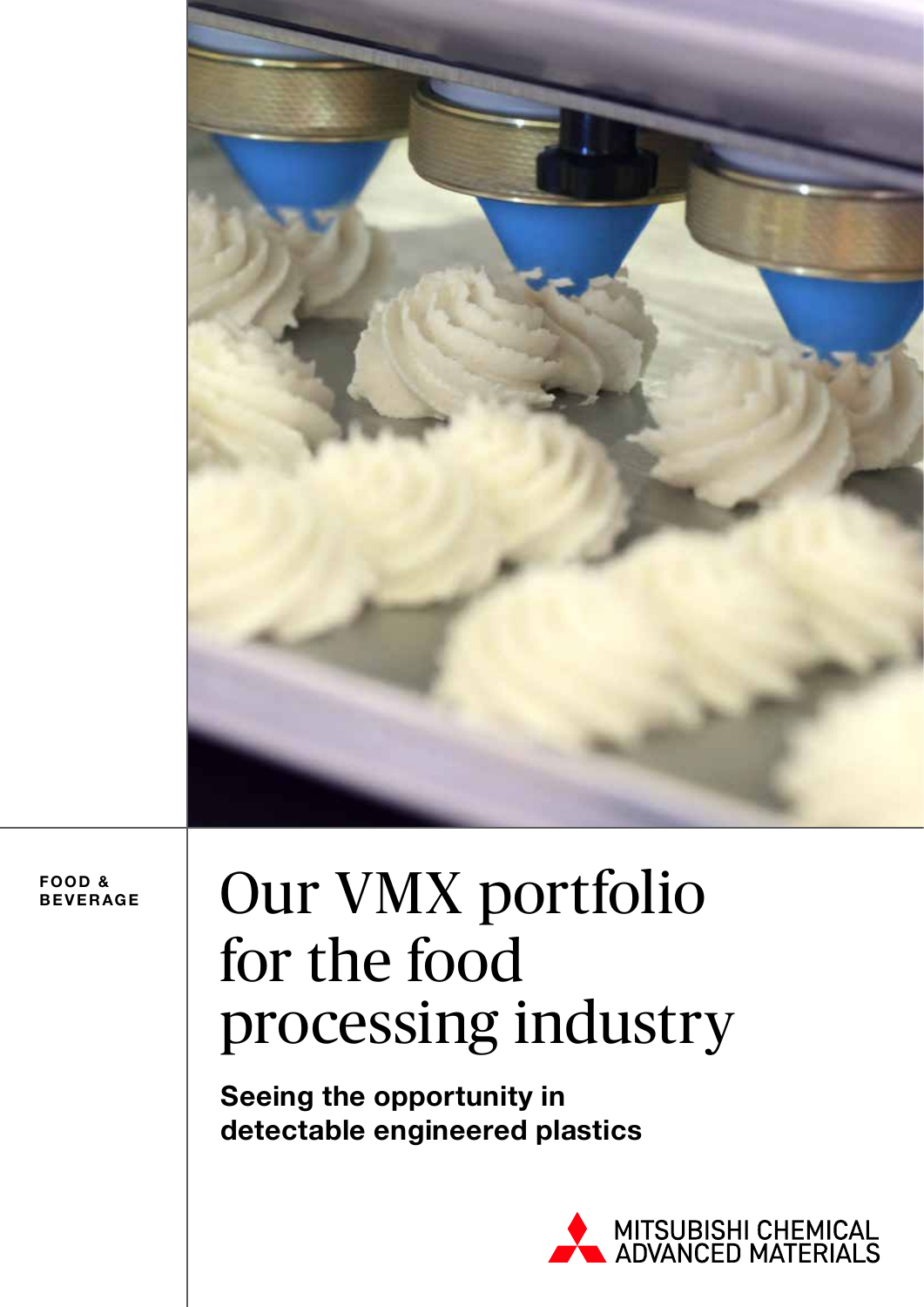Increase safety and efficiency with the **VMX (Visual, Metal, X-Ray) portfolio**. Our new VMX polymers enhance your food processing capabilities by bringing three-way detectability and dual food compliance (EU and FDA). The range includes four unique polymers – each tailored to meet different performance requirements.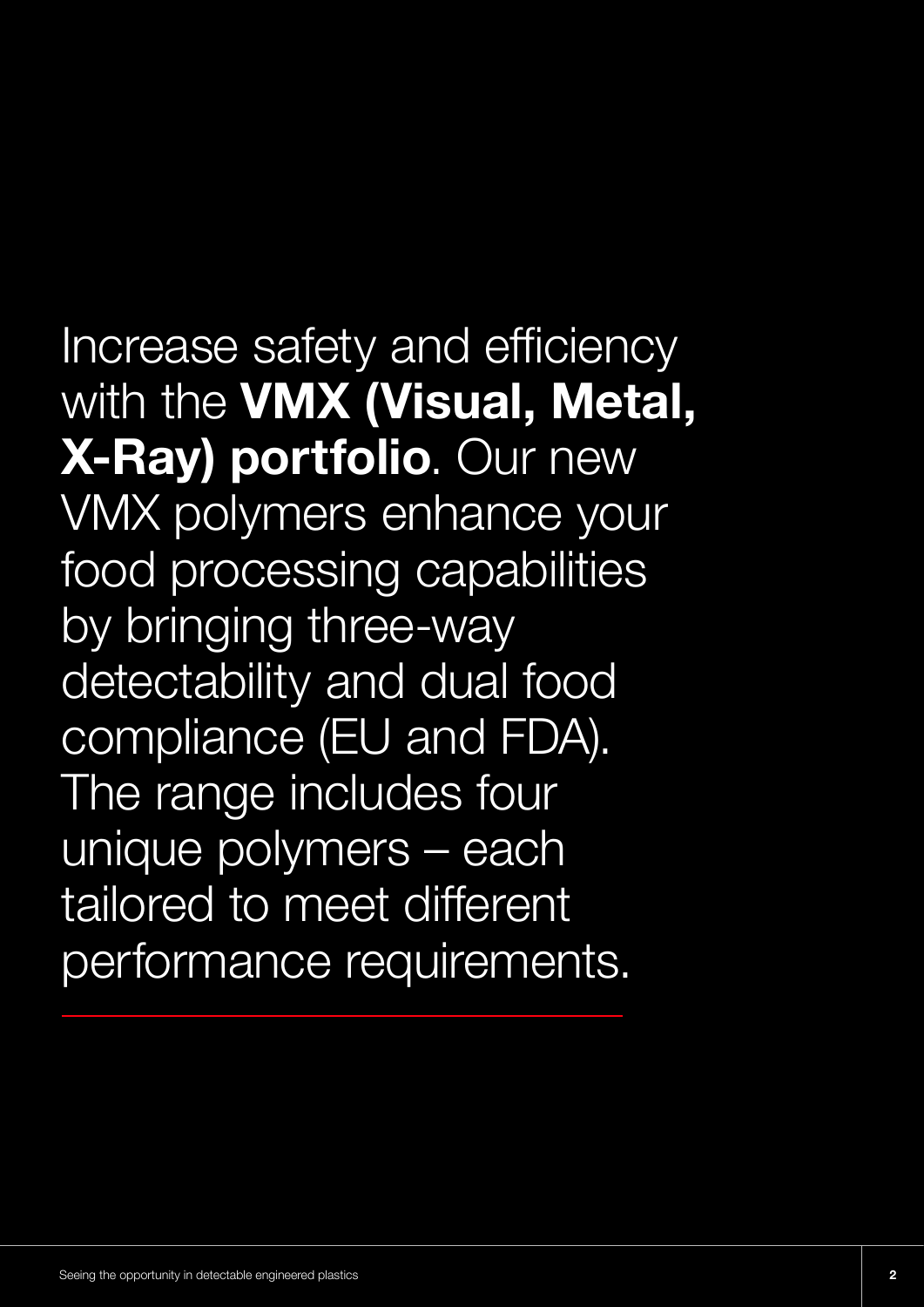# Better performance through a safety-first approach

Safety is the highest priority for processors and Original Equipment Manufacturers (OEM). Your reputation is banked on it. Contamination in a food product could mean food recalls, legal penalties, brand damage and even bankruptcy.

That's why food safety is always at the top of our agenda. But we also know that OEMs and processors face further challenges. Food processing speeds continue to increase. This in turn causes increased stresses on equipment, leading to potential failure of components which can risk food contamination in the long run. In order to improve food processing safety, the need for components that use high-performing, detectable polymers has never been greater.

#### **Our new VMX polymers**

A unique portfolio of materials for the globally evolving detection technology in food processing environments. Not only will they improve safety, but also help you to meet your sustainability targets and help improve your production capabilities with:

- **Higher processing speeds** our plastics weigh 1/7th that of metals allowing for higher processing speeds.
- **Longer up-time** our materials are self-lubricating which leads to less wear and reduces need for lubrication.

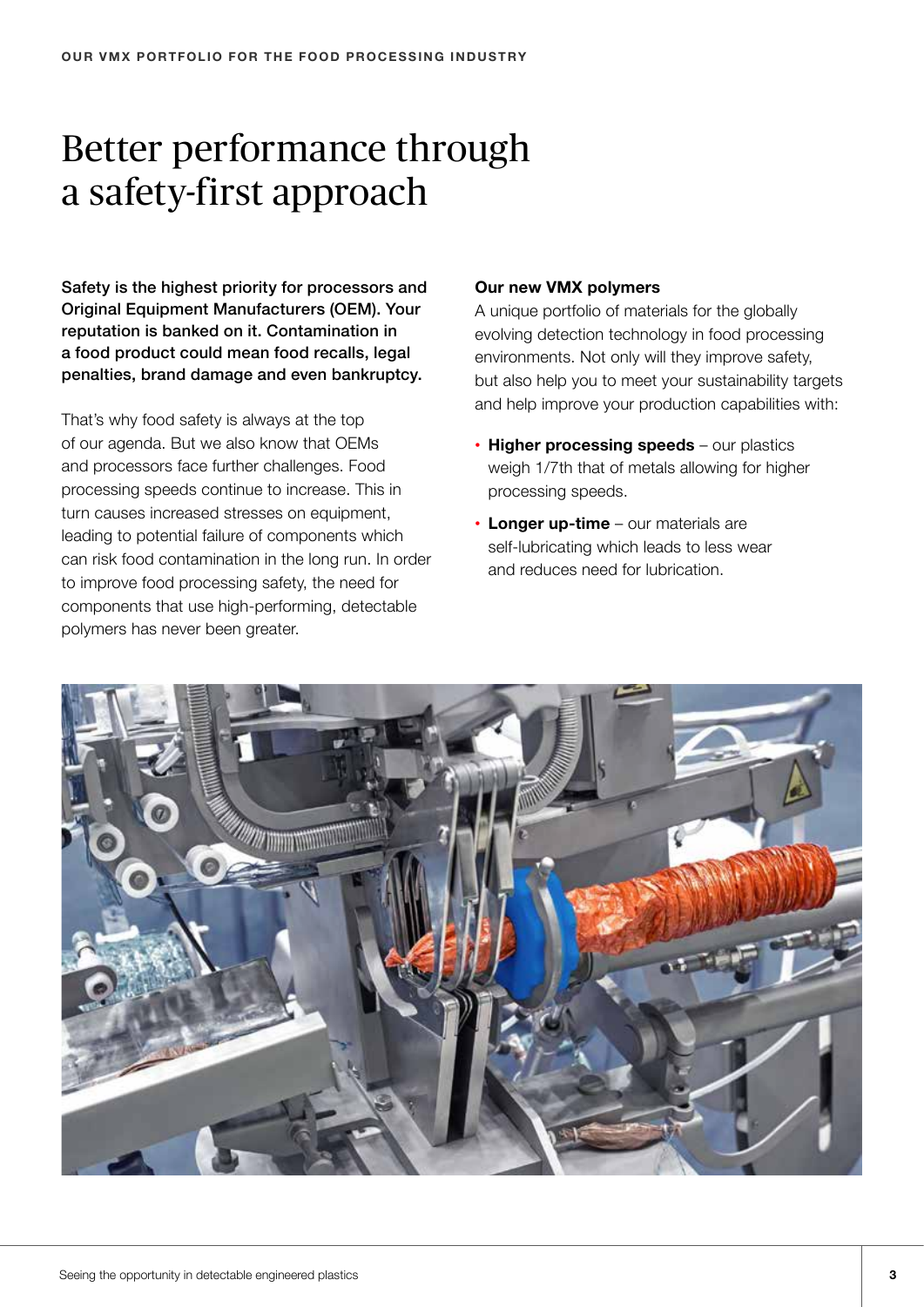# With you every step of the way

With Mitsubishi Chemical Advanced Materials, you have a reliable partner in your corner. From prototype to production, we make it possible for engineers to select the right materials to transform historical components into more efficient parts.

Our industry-leading experts can help you get your ideas to market faster and are committed to increasing the efficiency and safety of your individual food processes.

Ultimately, our detectable, food-grade compliant materials and wear-resistant parts help deliver food to the market safer and faster.

## VMX Benefits

VMX has been developed and designed to support all food types and detection technologies. Leading global OEMs can benefit from the following unbeatable advantages:

- **Increased detection** via particle detection from 2mm\* in Visual (materials are a highly visible blue), Metal and X-Ray.
- **Regulatory compliance** with FDA and EU 10/2011 Food Grade (all products come with migration test documentation) for use in food processing. Also manufactured within GMP guidelines.
- **High-quality material** is in stock globally. It is designed by our experts who truly understand the requirements of the food processing industry.
- **Resistance** to high temperatures and aggressive chemicals which would otherwise corrode metals – ideal for clean in place (CIP) and sanitize in place (SIP).

\*detectable size varies depending on food and technology type.



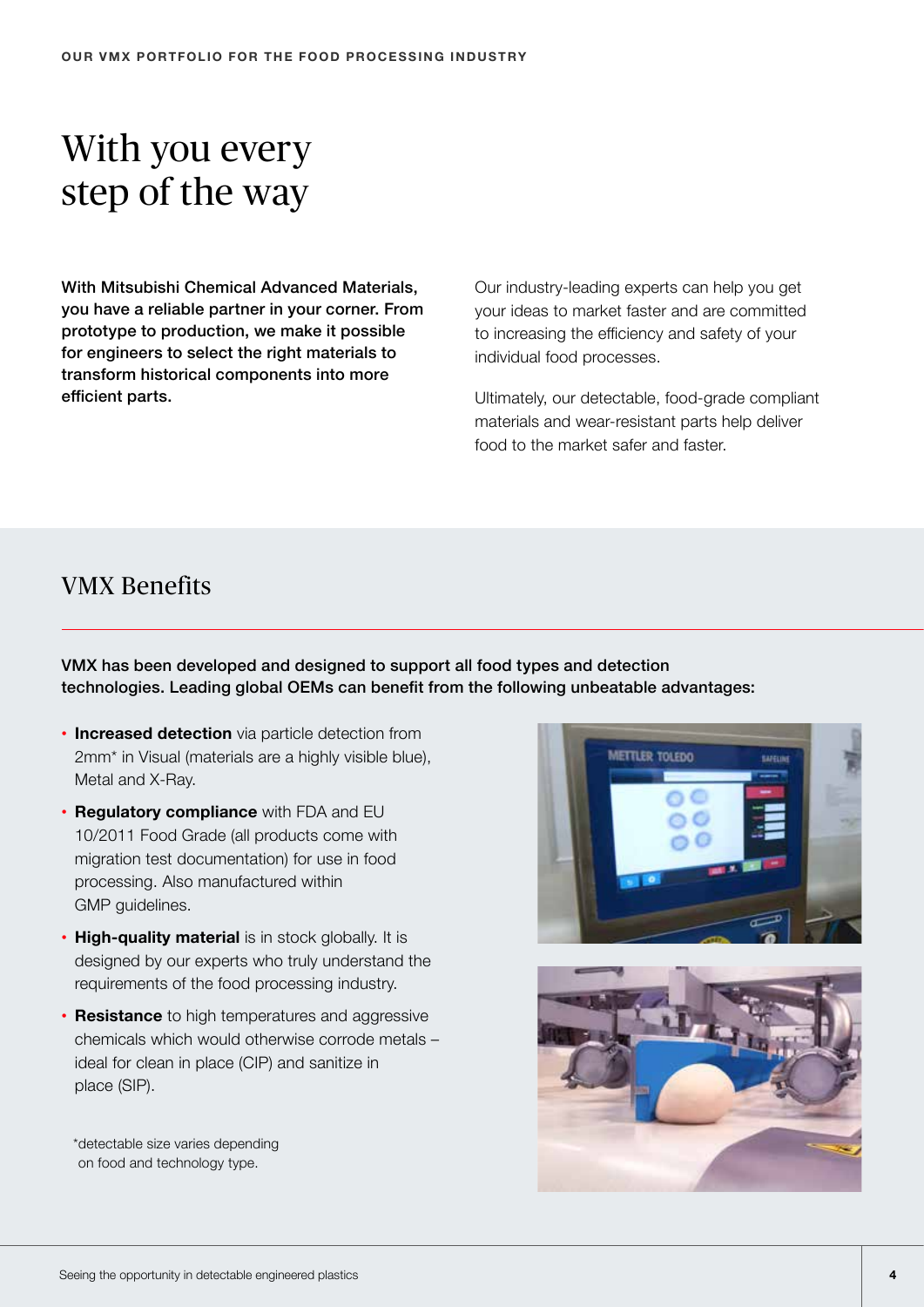# Three-way detectable materials

We are unique in the industry – the only company to offer a full range of food compliant materials that are detectable in three ways:



# VMX portfolio

Our VMX portfolio spans much more than traditional metal detectable solutions. VMX products improve the safety and integrity of processing operations and food quality – having superior mechanical properties to help improve overall production efficiencies.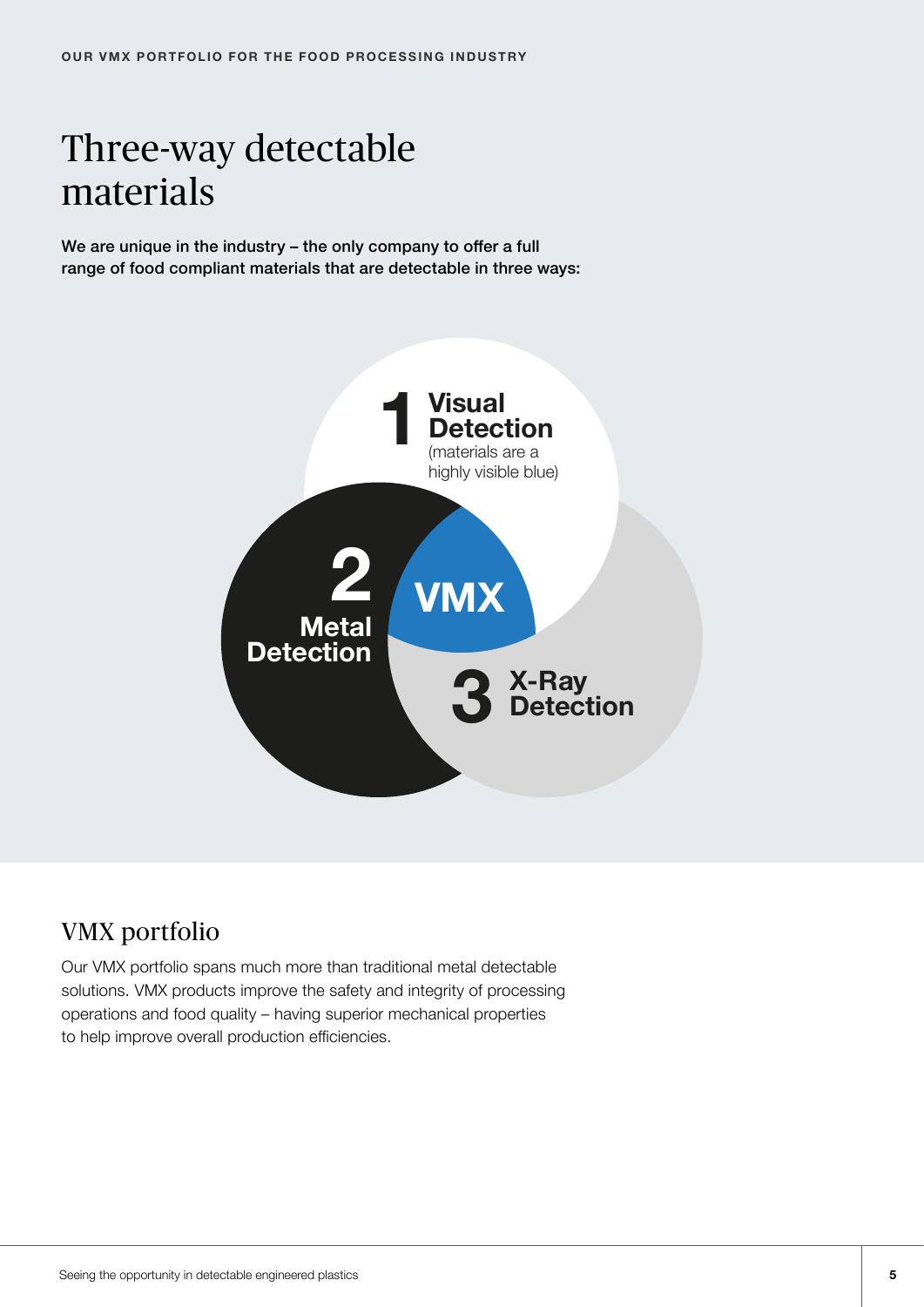# Discover a host of applications



### Acetron® Food Grade VMX POM-C

- Optimal balance of stiffness and impact strength
- Superior dimensional stability
- Continuous use temperature up to 105°C (221°F)
- Highly visible blue color

### **Applications**

- Scrapers
- Funnels
- Guiders
- Grippers
- Gears
- Extrusion die
- Cutting blade

## Acetron® Food Grade VMX POM-C is making safer food possible

Recent state of the art testing by Mettler Toledo LLC Global has shown that our unique Acetron® Food Grade VMX POM-C thermoplastics outperformed all other leading brands as the most consistently detectable material across multiple food types and conditions. Mitsubishi Chemical Advanced Materials is the only company to achieve this with thermoplastic materials that combine three-way (Visual, Metal and X-Ray) detectability.

This makes our ground-breaking Acetron® Food Grade VMX POM-C material the leading industry choice for food safety and efficiency today.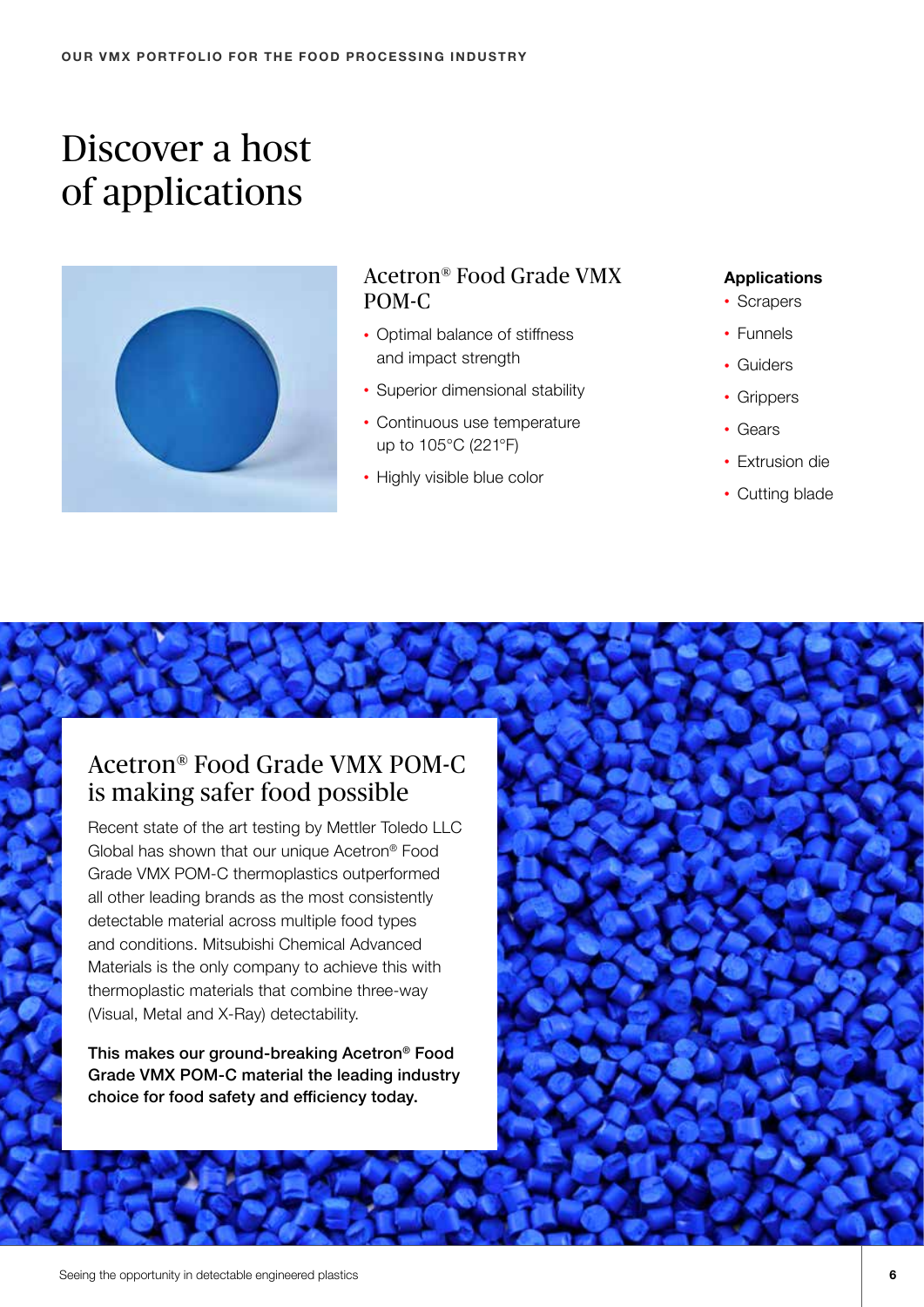

### TIVAR® Food Grade VMX UHMW-PE

- Best in class impact resistance and low Coefficient of Friction
- Medium dimensional stability due to extreme low water absorption, but high Coefficient of Linear Thermal Expansion (CLTE)
- Good performance in a cryogenic environment
- Excellent release properties
- Continuous use temperature up to 80°C (176°F)
- Highly visible blue color

#### **Applications**

- Chain guider elements
- Funnels
- Rollers
- Bushings
- Sprockets
- Mixing paddles



### Nylatron® Food Grade VMX PA6

- High wear and fatigue resistance
- Lower moisture absorption than standard PA6
- Continuous use temperature up to 85°C (185°F)
- Highly visible blue color

#### **Applications**

- Thrust washers
- Seals
- Rollers
- Pulleys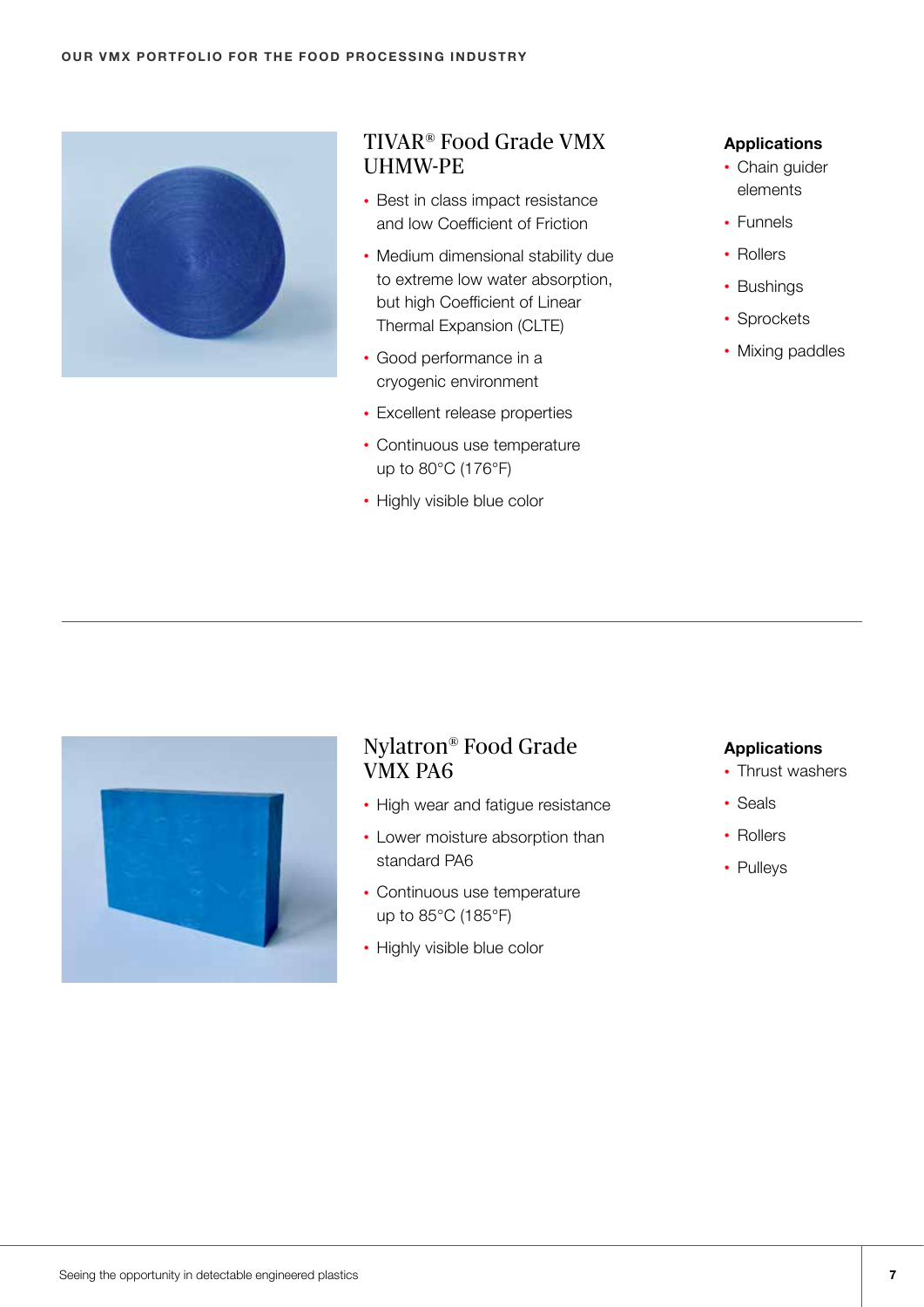

### Ketron® VMX Food Grade PEEK

- Used in applications where high line speeds require enhanced wear resistance or where operating temperatures are higher than 130°C (266°F)
- For multiple sterilizable machine parts, mainly in equipment with clean in place (CIP) or sterilization in place (SIP)
- Resistant to steam
- Suitable for food approved parts requiring high stiffness without reinforcements
- High dimensional stability for high precision parts
- Enhanced impact/stiffness ratio
- Highly visible blue color

#### **Applications**

- Filling pistons
- Manifolds
- Valves
- Scrapers in cookers and high-temperature mixers
- Hot oil applications in fryers and ovens
- Thrust washers
- Guiders
- Bushings

#### **Please note**

Please note that every Mitsubishi Chemical Advanced Materials material must be tested in the exact processing environment to assure proper particle detections. Results vary from different food types, type of detection technology and processing environments (temperatures, vibrations, electrical noise, etc.)

Visuals contained on page 4 of this publication utilized Mettler Toledo equipment and were captured at the Shawpak Systems Ltd. Centre of Excellence, where testing of the VMX materials was carried out.



**Shawpak Systems Ltd.** Centre of Excellence, 10 - 760 Pacific Road, Oakville, ON L6L 6M5 **www.shawpak.com**

Testing of MCAM VMX materials was carried out in 2021 at the Mettler Toledo LLC global headquarters, in Tampa, Florida USA using state of the art equipment.

#### **Disclaimer**

All statements, technical information and recommendations contained in this publication are presented in good faith and are, as a rule, based upon tests and such tests are believed to be reliable and practical field experience. The reader, however, is cautioned that Mitsubishi Chemical Advanced Materials does not guarantee the accuracy or completeness of this information and it is the customer's responsibility to determine the suitability of the products of Mitsubishi Chemical Advanced Materials in any given application.